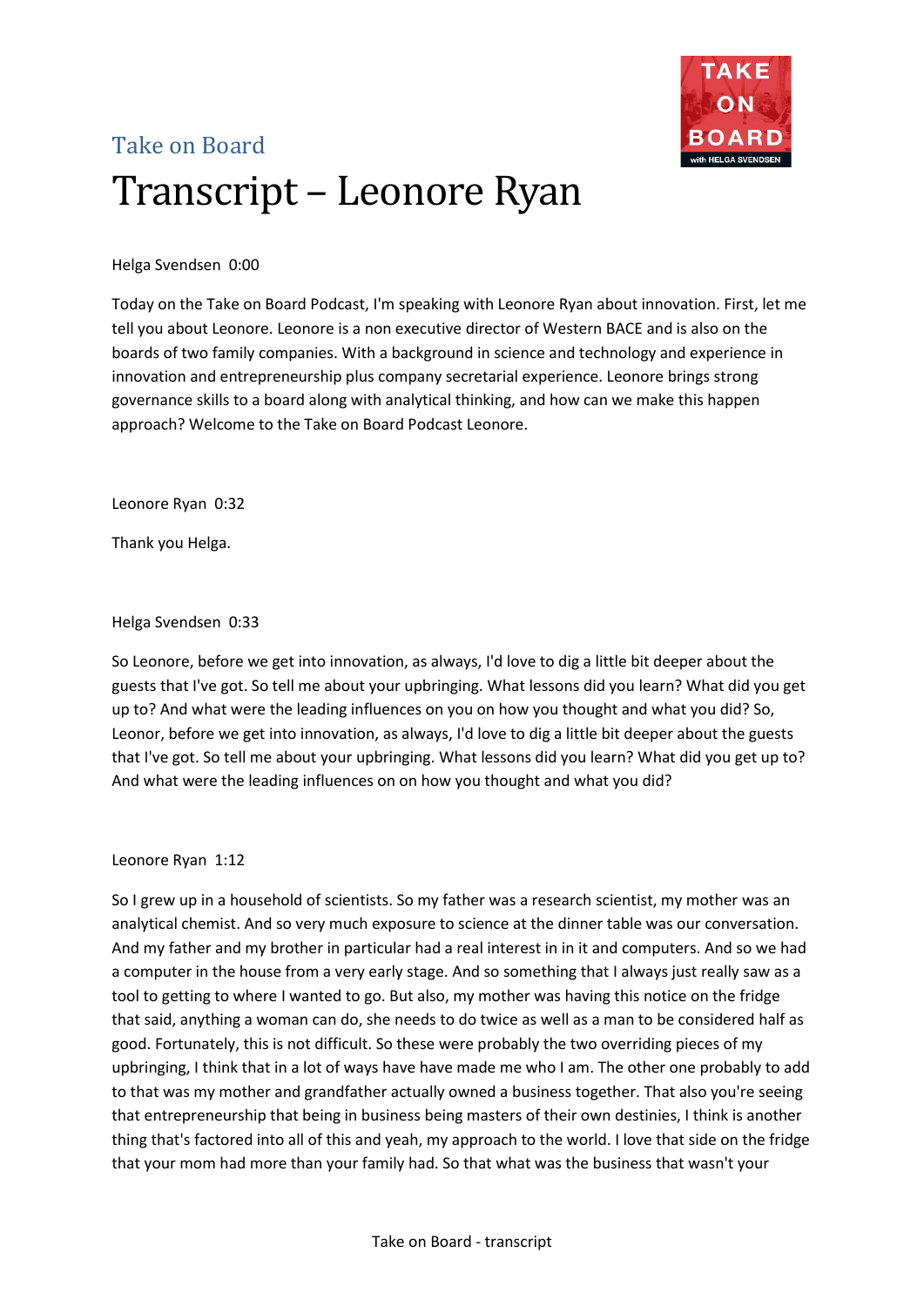grandfather and my mother. So my mother and her father, grandfather, and they had a dress fabrics business so dress fabrics haberdashery knitting wool, in the main street of the suburb that I grew up in.

Helga Svendsen 2:48

Fantastic, so did young Leonore also work in the business?

Leonore Ryan 2:52

So young Leonore was a little young to work in the business at that time, but certainly loved going to the shop, and didn't get employed in things like counting buttons during the stocktake. And to this day, if I walk into the button section of a shop, I have flashbacks to actually counting buttons for pocket money as part of the stocktake. Oh, fabulous.

Helga Svendsen 3:16

I imagined that would have been? I don't know, I've got pictures of that as a fun and colorful environment

Leonore Ryan 3:22

It was, it was great.

Helga Svendsen 3:24

As well as teaching you stop taking and counting buttons, which you never graduated counting the coins or they wouldn't let you post in it.

Leonore Ryan 3:32

I was Yeah, I didn't get to do that. But I would I always wanted to take the shiny ones home. So that wasn't necessarily such a good idea.

Helga Svendsen 3:42

So they left you with the shiny buttons instead. Fair enough. I mean that that sort of background. Yeah. It tells us a lot about how you ended up where you are. And in fact, I said in the introduction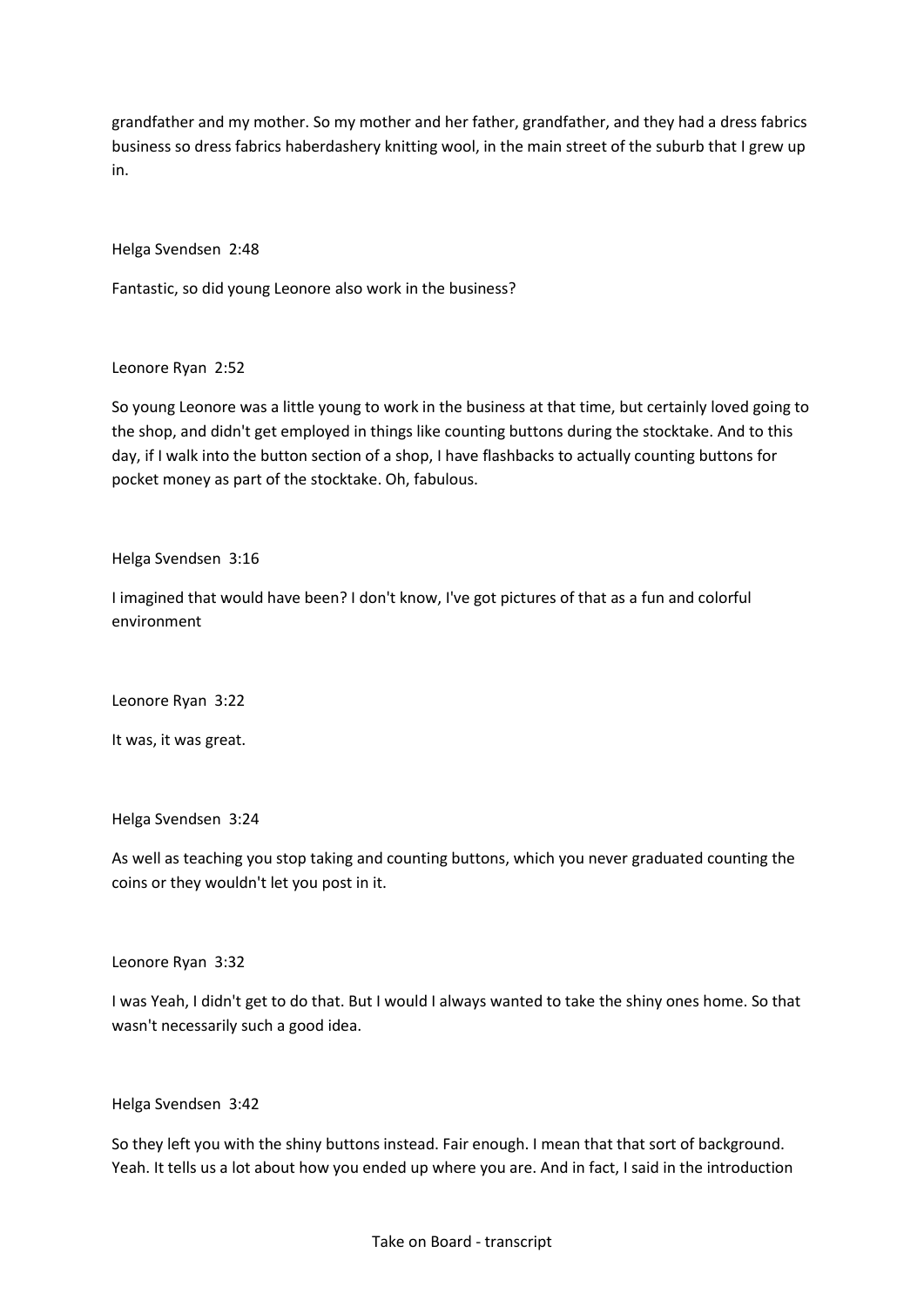that you're a director, a non executive director of Western BACE. What is Western BACE? Can you tell us what that is? Because it's just its name doesn't really tell us about what it does?

## Leonore Ryan 4:05

Yeah, so Western BACE is an organisation that is part incubator part accelerator, part economic development, really for Melbourne's West. So there is a location that is actually in Melton that houses those activities. But activities are actually available to businesses right across the west of Melbourne. And range from workshops to right through the warehouse space. So a business can grow from being an idea through to co working through to having an office through to having a workshop space warehouse space right through to them. The idea is that they were doing so well that commercial rents are then the most appropriate thing for them and they move on to that journey. So really helping businesses in the West stay in the West rather than then moving to other parts. to town, and then therefore keeping the jobs where people are.

## Helga Svendsen 5:04

So some of that family background and the entrepreneurship, your role with Western BACE , you know, the experience that you've had on other boards and so on. And surprisingly, that means we're talking about innovation today, because it's, again, part of that thread that's run through what you've done. So innovation is sometimes Well, I think it's sometimes just a bit of a buzzword that gets bounced around, we need to be more innovative, we need an innovative approach to this stuff, we need innovation, why should boards go beyond that balance? and really understand what it's about? And indeed, what is it about what is innovation in your terms?

## Leonore Ryan 5:41

So innovation, yeah, often is seen to be kind of the bits of technology together or doing something in a different way that can be true, I think, the way to think about it is, it's a transformation journey. It's, it's actually about change. And you need to really make sure you've got the processes, right, you've got the resources and capability. And you've got the business model, right. And that really starts with actually knowing your customers. And then as being really clear about what you're actually good at, and what you need other people to help you is a learning mindset, people and teamwork, and risk appetite. And what that really means to you. And a lot of things things are true, whether you're a startup, or whether you're a large organization, or whether you're an organization like Western BACE, that that is, you know, facilitating those things for other businesses.

## Helga Svendsen 6:44

So there's a board, I mean, you talked about a couple of things there, you know, knowing the customer and the need, knowing what you're good at having a learning mindset, having the right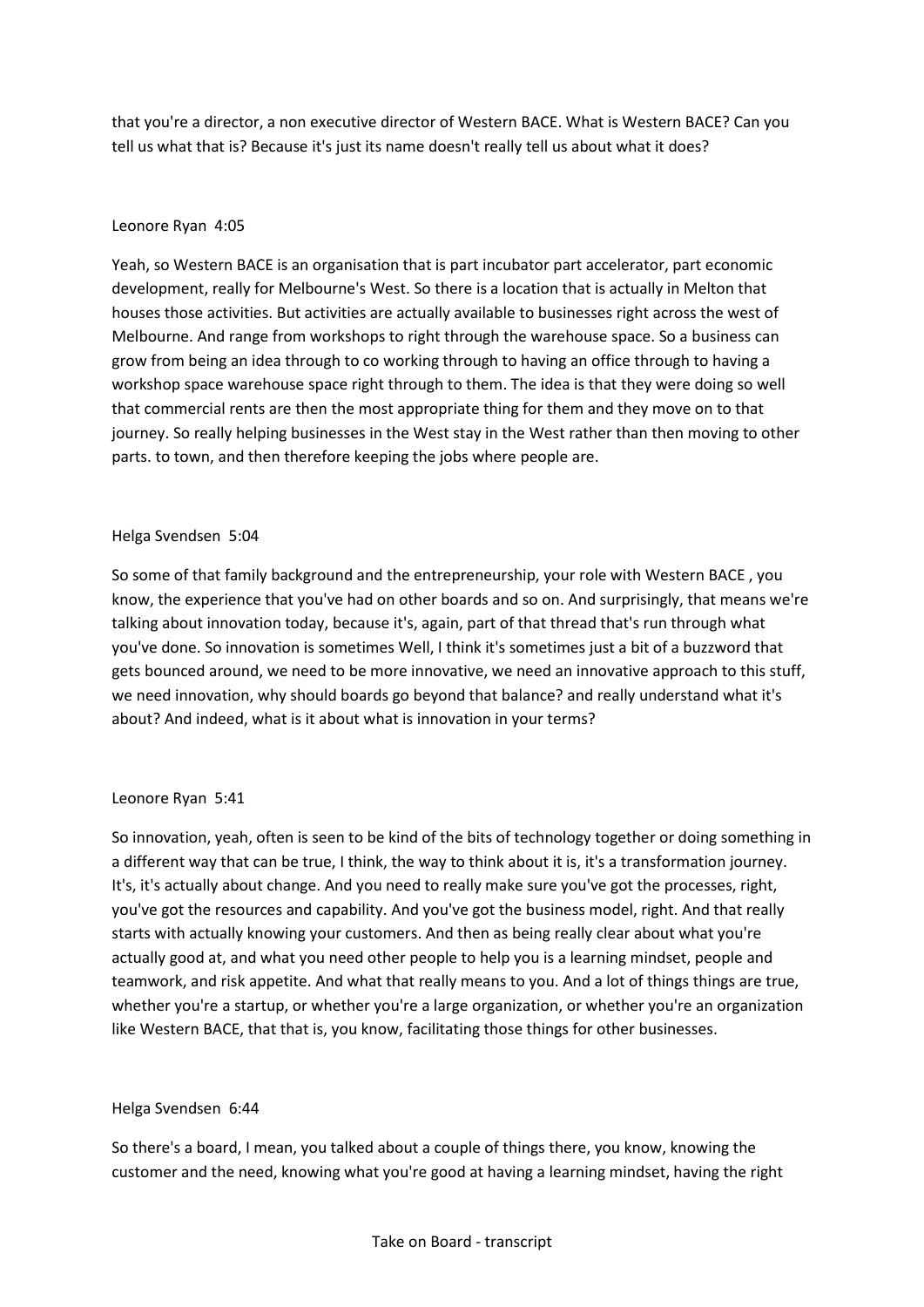people in teamwork, and knowing your risk appetite, maybe if we work through them, and then what what board's role is in those things, and how I might know that. So, you know, I'm thinking about knowing your customers and knowing the need, often for boards, you know, that balance between what is operational? And what is governance is always a finely tuned balance. How can boards really get to know that yet stay in the governance space?

# Leonore Ryan 7:16

What should they be thinking about? So I think, to start with, as I said, it's about change. So if you're thinking about this, from a change point of view, you need to actually understand, understand the past, wherever you come from, where's the industry come from? What's the background, what's led you to today? And what sorts of things is the customer actually battling with. And I think they're all things that a board can and should be informing itself of, you're not getting into the the operational weeds by actually understanding those things, and then actually creating a vision of the future together. So not actually, it being the role of either the CEO or the board. But actually doing that together and doing that, with that eye on the customer and maybe even involving the customer to some extent, in shaping that, that reaching out to your partner's to your other stakeholders, and actually helping you shape that. And I think, from a board point of view, there's certainly things that could be done to be on that journey. I,

# Helga Svendsen 8:30

I recall, I can't recall who this was. But I recall speaking to a board member, I think it was of a superannuation company, but I can't be sure. And they have a kind of American, I guess, in the boardroom, and it's got its name, I can't remember its name, but it represents the customer refer to that that mannequin, which is the persona of the customer regularly and habits sitting in the boardroom and other kind of important stakeholder meetings, to keep them focused on that customer view, which are kind of locked, you know, sitting there, I know, one of the boards that I'm on is the row Women's Hospital. And we often will have in our board meetings, a patient story, which again, keeps us focused on our customer. What's another ways that boards can keep that front of mind for themselves?

## Leonore Ryan 9:19

You know, depending on on the organisation, you're in, whether there is a lot of customer feedback, some industries and some organisations, they get a lot of customer feedback, or they're they're constantly kind of pulling customers about their views. I actually think that that's important to surface to the board level, both the good and the bad to see you know what's going on and understand that. I think also just talking to the CEO that having a briefing from the CEO about things that matter to your clients or your members, things that are going on in the organisation, things that are going on in the industry. And then obviously there's kind of the broad Reading, podcasts, webinars, meetups, none of us have all the answers. But I think there are a lot of places to be going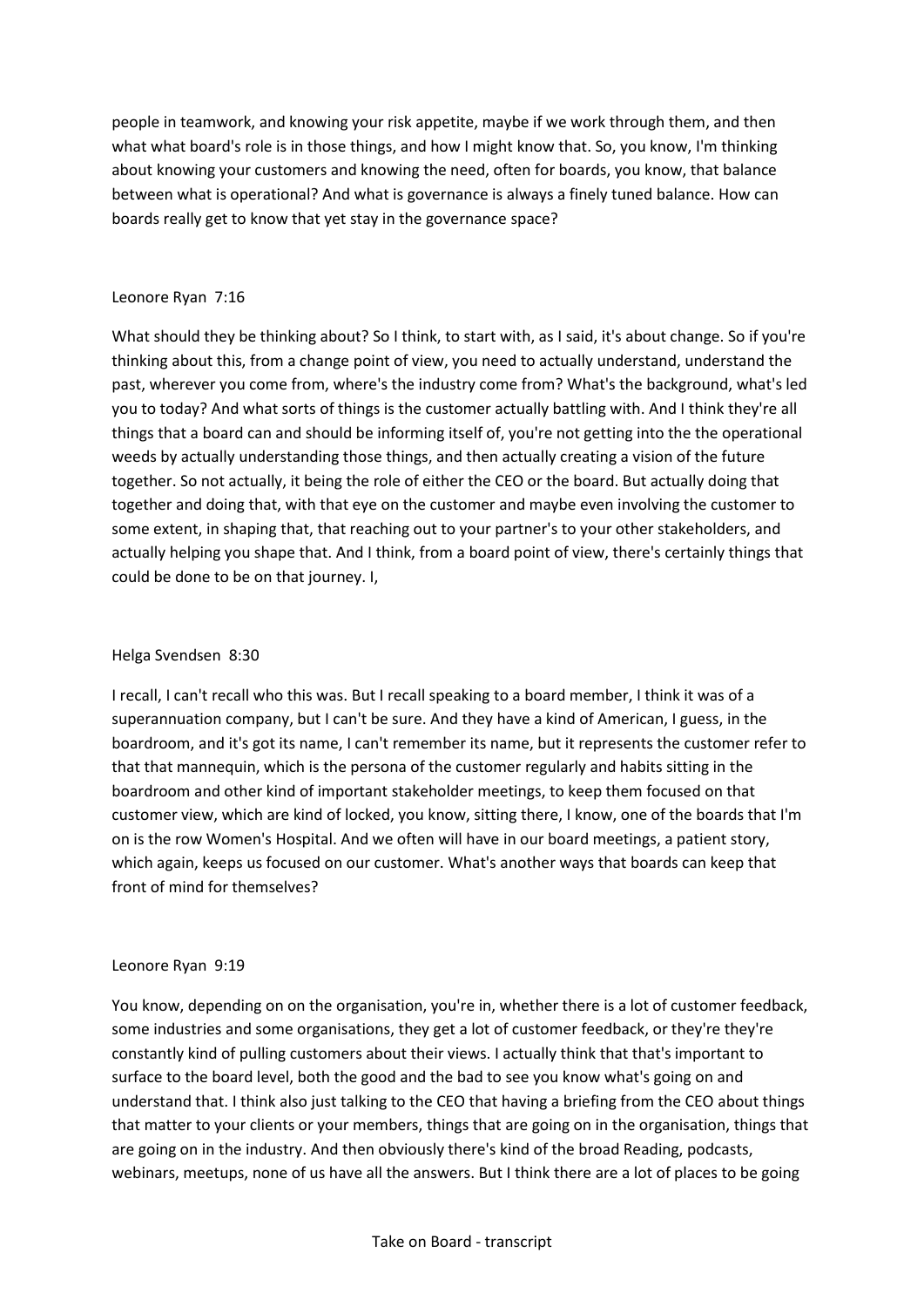to get more information and then share that information between the board and the CEO have that conversation about how are things looking out there? What's actually important at the moment? What are people struggling with? What are the problems that we could be delivering on?

## Helga Svendsen 10:27

Yeah, which probably leads in some way to that next step that you talked about, which is, knowing what you're good at, and where others might be able to help you. for you in your boardroom? How do you define what you're good at and what others might be able to help you with?

## Leonore Ryan 10:43

That's interesting. So I think we have quite a range of skills and experience on the board, which is very useful in terms of thinking about that, and the partnerships, we can then go reach through to introduce people to the organisation to be able to leverage the networks and the skills and so forth that we come from. And yeah, we do tend to have the conversation. People feel quite comfortable. I think, too. Oh, yeah. I know, someone or I could introduce you, or have you done this? Yeah. Have you thought about that? And we do have a learning mindset, which, yeah, is one of the key things there that we're really interested in? How can we actually do this better? And what can we do to support our CEO? Yeah, it's a very small organization, there's not a lot of stuff. And so it is a matter of being involved. You know, again, it's not being involved operationally. But you know, being involved with making those decisions and bringing those resources to the business.

## Helga Svendsen 11:53

Which also, of course, links to one of the other things you've talked about, which was people and teamwork in there. And, you know, these steps, they all come together to bring about that kind of belief mindset I guess.

## Leonore Ryan 12:05

One of the other things is actually psychological safety, that that's, there's actually a lot of research on psychological safety and enabling innovation, and high performing teams. And I think that's something that we do do well that we actually have that culture at the board level, and through the organisations that are putting forward ideas, they're not going to be shut down, they're going to be discussed, if something didn't go, right, we're like, Okay, well, what can we learn from that for next time, rather than people being shut down or being chastised for that it's very much about having a go. And that's a lot of what you see in a lot more of the entrepreneurial businesses, the kind of startup world, it's said to someone the other day, you building the plane on the way down kind of thing? And so you have all the answers, you don't have it. All right, but you do something and you work out, what did we learn from that? What would we do differently next time? So that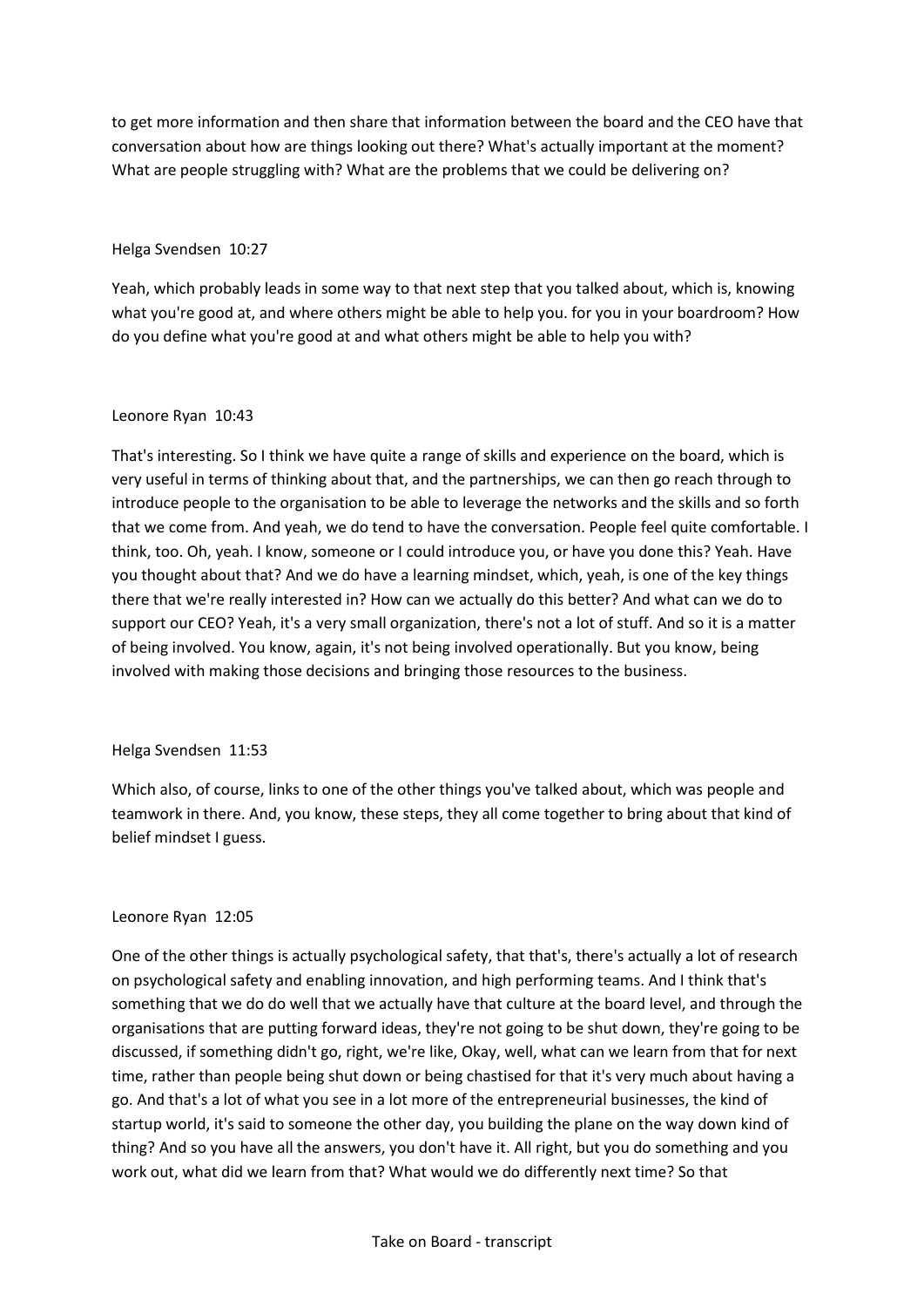experimentation and that culture of trying something and working out? What did we learn? What how would we do this, but not actually shutting it down? Interesting, isn't it?

## Helga Svendsen 13:20

Because I think sometimes, sometimes people maybe it's just me, sometimes they I feel like there's this impression in the entrepreneurial world can be quite kind of cutthroat. Whereas, creating that psychological safety and having that culture of failure, which is okay, because it's all part of learning, and it's okay. To fail, it's okay to support each other. It's okay to create that culture of support is really what's going to create that innovation. Does it sometimes feel like there's a tension in that?

#### Leonore Ryan 13:56

There is very much the mythology of startups, and how they're portrayed in movies or even how they're portrayed in the media. To be honest, that's not my experience, day to day of working with with entrepreneurs or being an entrepreneur. In the startup world, it's actually much more about that learning mindset. It's not even a nice to have it, it's crucial if you're not actually embracing this whole journey as being a learning experience. And you know, not that it's even okay to fail, you will fail. But the key is, did you learn anything from that? And what did you learn from it? And what can you do next time that you would do differently now that you've had that experience? That's actually the key to startups and the key to innovation is is embracing that mindset. And indeed, you know,

## Helga Svendsen 14:53

Again, it links to the fifth thing you mentioned about risk appetite. My guess is if you're not failing you are kinda of not trying hard enough in a way like you have to push yourself to the edge of some of these things.

#### Leonore Ryan 15:04

Yeah, very true. And I think risk is really something that it's all about perception. It's how you perceive those risks. And you know, what one person would describe as entrepreneurship, someone else would describe as risk. It's how you go into that, that viewpoint. And that's where I think, yeah, having diverse directors is hugely important and diversity along a whole lot of axes. They're not just gender diversity, which is often the default idea of diversity. And then maybe we think about, oh, well, maybe a cultural background, but even just the type of businesses that people have worked in. If I look at the Western BACE board, yeah, we have people who've worked for local government for many years, we've got people who've never worked for local government, but have had their own startup businesses, perhaps Yeah, we've had people who've worked for big organizations. Yeah, we've had people who are freelancers. And so bringing all of those different sets of experience and views of a business and and views of then therefore risk, your perception of risk is is very different,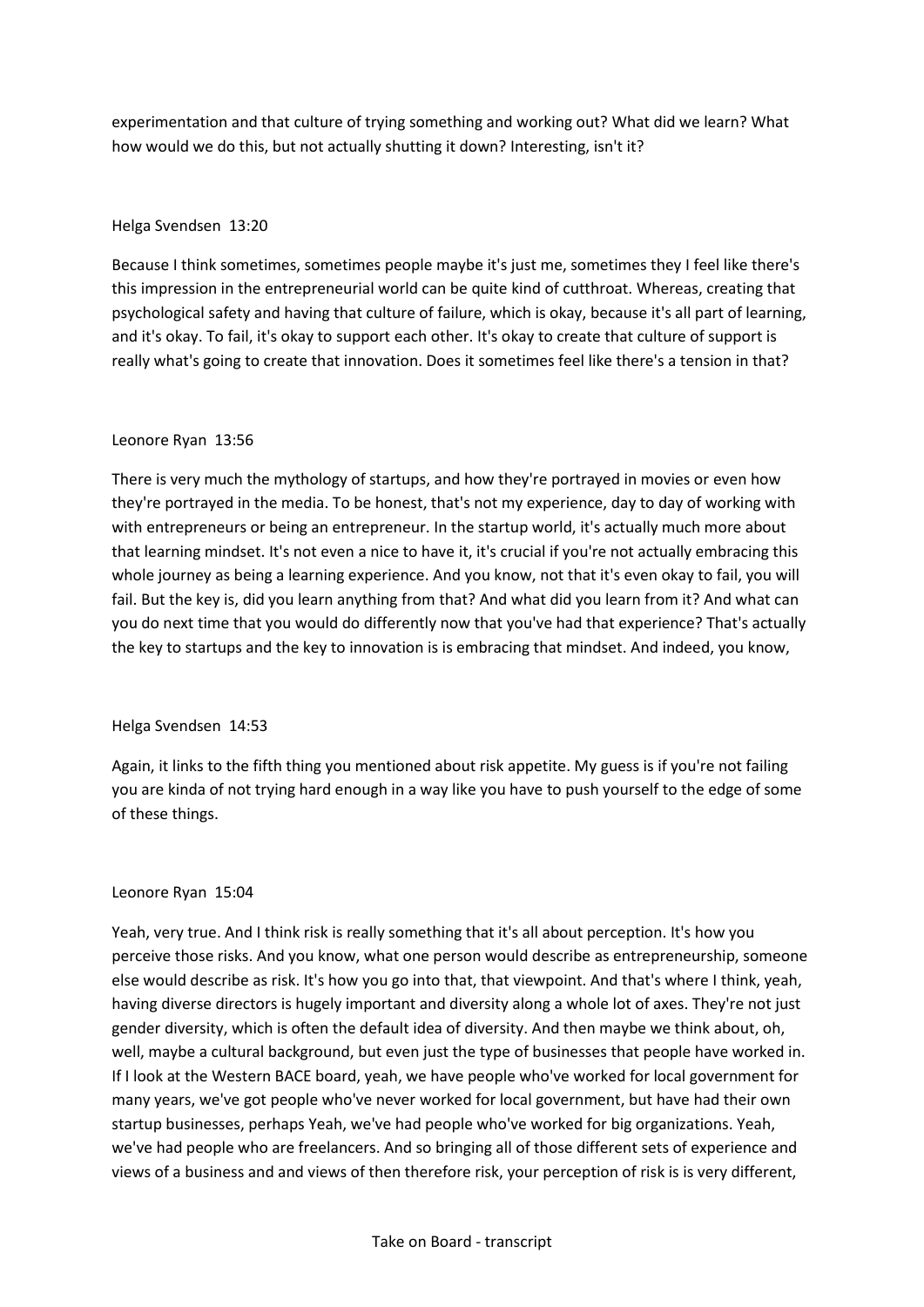depending on what industry you've come from, what size of organization is it government is non government. And so bringing that together, and then having respectful conversations around that, what's really important to being able to move forward in this space.

# Helga Svendsen 16:32

Either from your experience in working with boards around this, or your experience in the boardroom? What's your advice to them in defining or examining their risk appetite to ensure that innovation is open to them for their change or transformation?

# Leonore Ryan 16:50

So I think it's actually about the purpose, it's about the why, you know, why? Why are you doing this? What are you actually trying to achieve? And then what needs to happen to get there? And if you're looking at it through that lens, that actually makes a really big difference to it? Yes. Depending on the kind of business you're in, you do need to demonstrate some sort of commercial benefits from what you're doing. But yeah, really, the whys is the key piece to answering that question. If you then look at the potential risks, yeah, through that lens. It's a very different stories. And if you would just say, Oh, well, yeah. Anything that involves other warehouse space must be risky. That doesn't necessarily make any sense. It depends. Well, what are you using the warehouse for? What's going in it, how big it is, how much traffic it has, there's a whole lot of other things that go into that. It's important not to just take risks as being kind of as a standard list or something like that, that it's it's very much around your how that fits with actually what you're trying to achieve. Knowing your purpose. Exactly. Yeah,

## Helga Svendsen 18:04

Knowing the strategic direction, knowing what you're aiming for, and everything else will fall in behind that to some extent. And I just want to come back to something you said a moment ago about, again, about defining that risk appetite and having those diverse views in the room. It also sometimes makes things harder. What's been your experience around how to keep conversations constructive? Well, I guess how to keep that constructive tension in a group that is diverse.

## Leonore Ryan 18:34

So I think being able to explore that, when there are differences, being able to unpack that and being able to say, Well, why do you think that what's Yeah, what's behind that? The classic? You know, can you please help me understand that makes a big difference, if you can actually understand where someone's coming from, and why they have the views that they do, you can then actually start to talk to those factors and and address the the underlying concerns or ideas that are behind that. And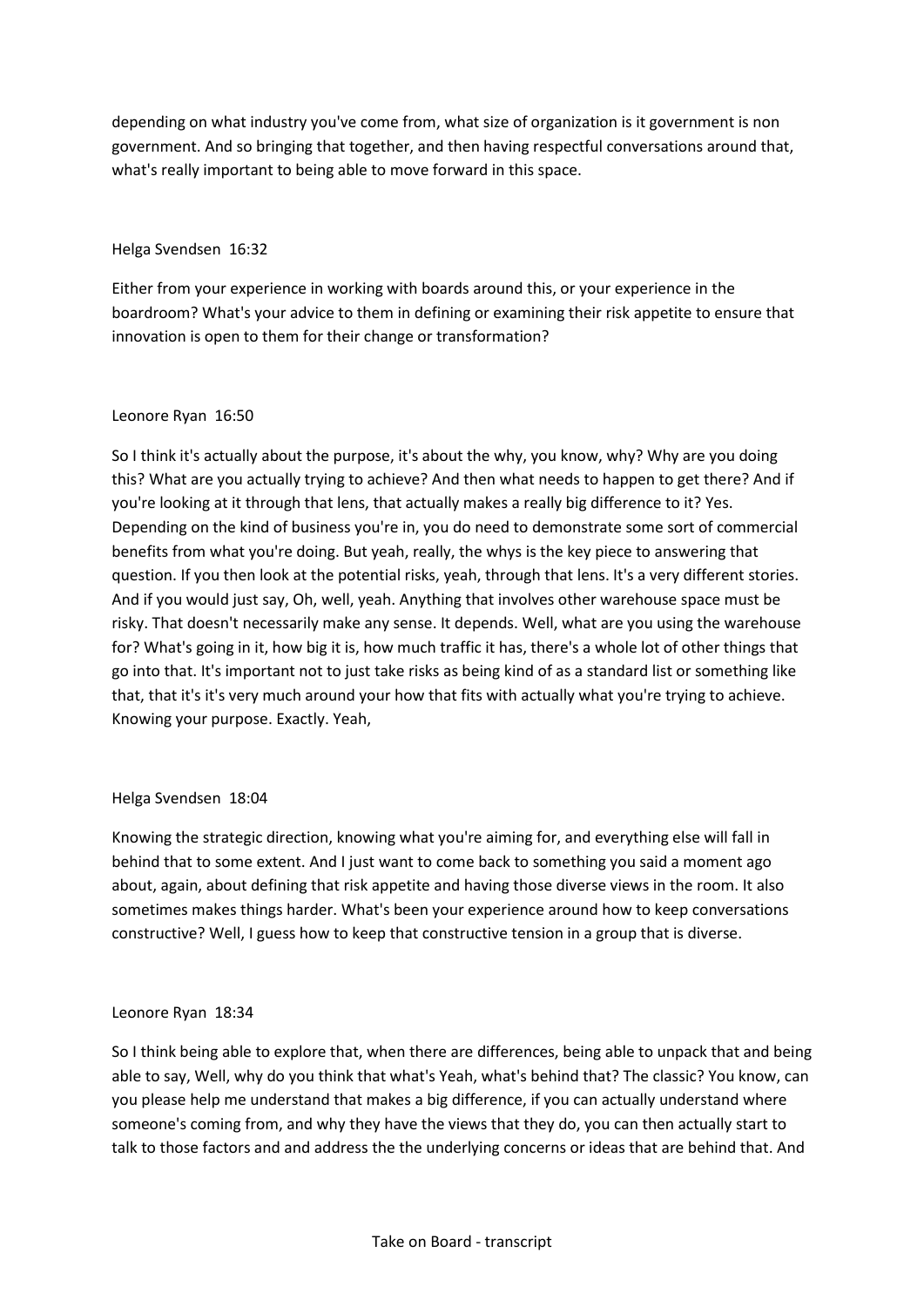I think that's that and checking your ego at the door, really, that everyone's willing to have a conversation on that level? To my mind are probably the two biggest things. Yeah.

## Helga Svendsen 19:25

Checking your ego at the door. Yes. Okay. It's a good thing to happen. All the timing these things always goes way too quick. And this one is no exception. So what are the key points you want people to take away from the conversation that we've had today?

#### Leonore Ryan 19:43

I think really, where I started that, think about your customers think about what they need, what are their problems? How can you help them solve their problems, rather than inventing something that you want to invent? How can you actually helps them solve their problems. And then think about, okay in that, what are you really good at? But where perhaps could you partner with someone else in the part that they're really good at? Absolutely. That learning mindset, if there's one thing to walk away with, it's a learning mindset, being open to always learning new things, trying things out. If it doesn't work, what did I learn from that? And, and having that generosity of spirit with yourself and with other people, that you're not shooting down? The ideas or the, you know, the things that people have tried, but actually supporting that? And that probably brings me Yeah, it's about people. I mean, I think everything's about people when it comes to the end of the day, people working in teams, different risk appetites that people might have different views. And listening to that and learning.

## Helga Svendsen 20:53

I agree that number one thing that that's what struck me in this, I think, is that, you know, how do we ensure we stay in a constructive space? It's a learning mindset. How do we constructively talk about risk appetite, have a learning mindset? How do you know your customers have a learning mindset? It really does feel like a foundation, because it is all about people. If you can get that right mindset coming to it, we're much more likely to be able to bring it together. And is there a resource you would like to share with the take onboard community?

## Leonore Ryan 21:24

Yes, so this is a bit, perhaps left field for boards, but I actually think it would be a good thing all left field is great. So it's a book called "The Lean Startup" by Eric Rees. And really, it talks a lot about that, what he refers to as a build, measure, learn, feedback loop. So you try something, you then measure what happens when you try it. And then what did you learn from that? And then you build the next one, so forth. I think there's actually a lot of really good concepts in that book that would be interesting for boards to contemplate.